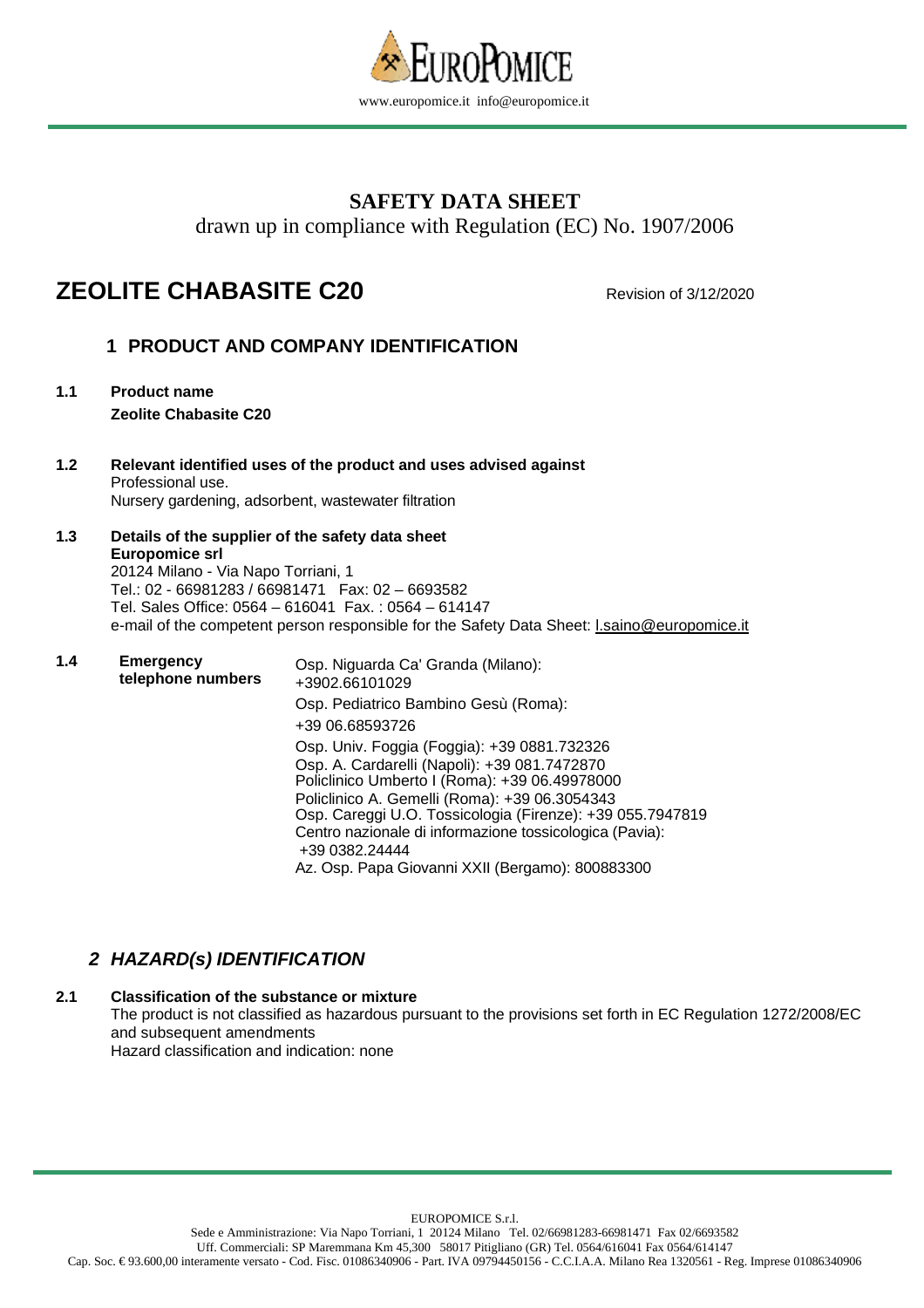

#### **2.2 Label elements**

Hazard pictograms: none Signal words: none Hazard statements: none Precautionary statements: none

#### **2.3 Other hazards**

The product does not contain any PTB or vPvB in percentage greater than 0.1%

### **3 COMPOSITION/INFORMATION ON INGREDIENTS**

#### **3.1 Substances**  N/A

#### **3.2 Mixtures**

The product does not contain substances classified as being hazardous to human health or the environment pursuant to the provisions of Regulation (EU) 1272/2008 (CLP) (and subsequent amendments and supplements) in such quantities as to require the statement.

| Components                                                                                   | <b>Brute Formula</b> | CAS | <b>EINECS</b><br>No. | Content  |
|----------------------------------------------------------------------------------------------|----------------------|-----|----------------------|----------|
| Amorphous silicon<br>dioxide(SiO <sub>2</sub> )<br>and silicate minerals<br>of Na, K, Ca, Mg | -----                |     | -----                | 100% w/w |

Exempt from registration: mineral not chemically modified- Annex V, point 7 of Reg. (EC) 1907/2006

### **4 FIRST AID MEASURES**

| 4.1 | <b>Description of first aid measures</b>                                                                                                      |
|-----|-----------------------------------------------------------------------------------------------------------------------------------------------|
|     | <b>General advice</b>                                                                                                                         |
|     | The product is not hazardous. If skin irritation occurs, seek advice of a dermatologist.                                                      |
|     | Eye contact                                                                                                                                   |
|     | No specific measure required. In case of contact with dusts, immediately flush eyes with plenty of<br>drinking water, seek medical attention. |
|     | <b>Skin contact</b>                                                                                                                           |
|     | No specific measure required. Wash with soap and water.                                                                                       |
|     | <b>Inhalation</b>                                                                                                                             |
|     | No specific measure required, ensure adequate ventilation.                                                                                    |
|     | Ingestion                                                                                                                                     |
|     | Wash out mouth with water and give plenty of water to drink. Seek medical attention if necessary.                                             |

### **4.2 Most important symptoms and effects, both acute and delayed**

Specific information or symptoms and effects are unknown.

EUROPOMICE S.r.l.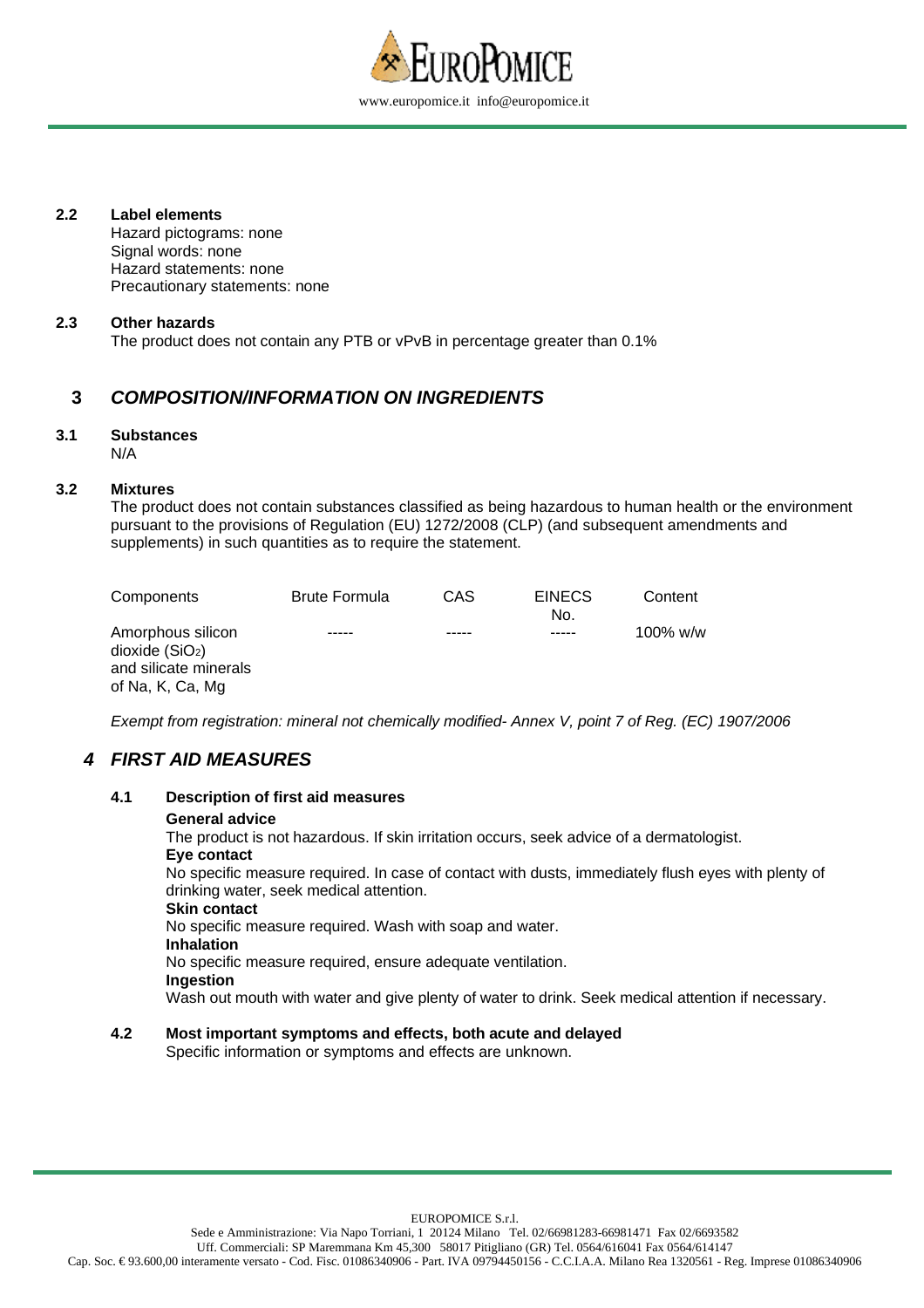

**4.3 Indication of any immediate medical attention and special treatment needed**  No need. If you contact a doctor, bring this document with you.

### **5 FIRE-FIGHTING MEASURES**

### **5.1 Extinguishing media**

The product is not flammable. Extinguish fire using agent suitable for surrounding fire.

- **5.2 Special hazards arising from the substance or mixture**  None. The product is non-combustible and non-explosive. It will not facilitate or sustain the combustion of other materials.
- **5.3 Advice for firefighters** No specific recommendation.

### **6 ACCIDENTAL RELEASE MEASURES**

- **6.1 Personal precautions, protective equipment and emergency procedures**  Avoid contact with eyes and skin, wear protective clothing, see sections 7 and 8.
- **6.2 Environmental precautions** Do not release to sewer, surface or ground water.
- **6.3 Methods and materials for containment and cleaning up** If possible, pick up the product mechanically in a dry way, e.g. with a vacuum suction unit.
- **6.4 References to other sections** Further information in sections 8 and 13.

### **7 HANDLING AND STORAGE**

### **7.1 Precautions for safe handling**

Before handling the product, consult all the other sections of this safety data sheet.

- **7.2 Conditions for safe storage, including any incompatibilities** No special storage requirements.
- **7.3 Specific end use(s)** Nursery gardening, adsorbent, wastewater filtration – see section 1.2.

# **8 EXPOSURE CONTROLS / PERSONAL PROTECTION**

### **8.1 Control parameters**

In the risk assessment process, it is recommended to consider the professional exposure limit values laid down by the ACGIH for inert particulates not otherwise classified (PNOC respirable fraction: 3 mg/m<sup>3</sup>; PNOC inhalable fraction: 10 mg/m<sup>3</sup>).

If these limits are exceeded, it is recommended to use a P type filter, the class (1, 2 or 3) of which must be chosen according to the result of the risk assessment.

### **8.2 Exposure controls / personal protection**

### **General protection measures**

HAND PROTECTION: none required.

SKIN PROTECTION: none required.

EYE PROTECTION: none required.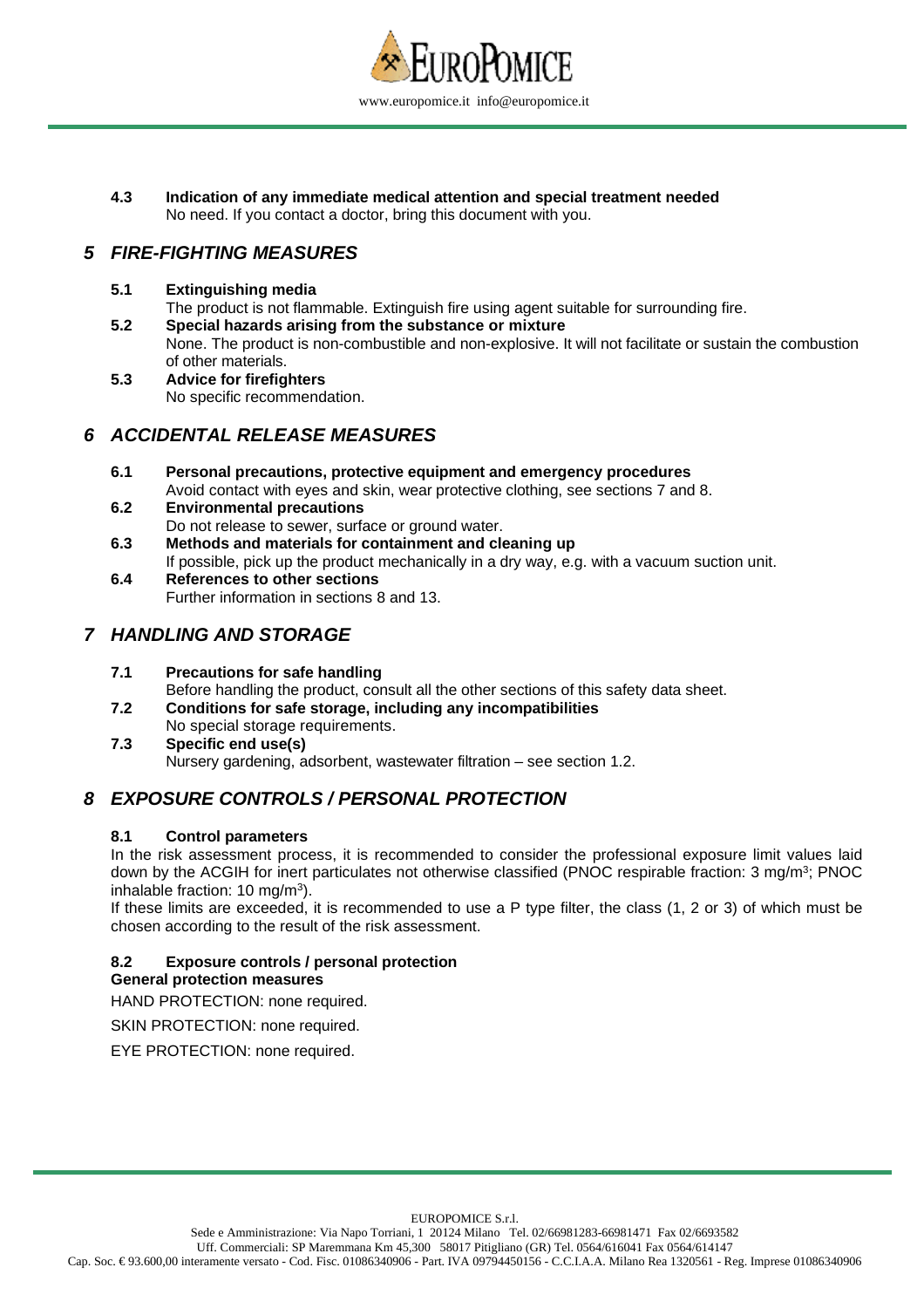

RESPIRATORY PROTECTION: it is recommended to use a P type filter face mask, the class (1, 2 or 3) and actual need of which must be defined according to the result of the risk assessment (ref. standard EN 149). ENVIRONMENTAL EXPOSURE CONTROLS: the emissions generated by manufacturing processes, including those generated by ventilation equipment, should be checked to ensure compliance with environmental standards.

### **9 PHYSICAL AND CHEMICAL PROPERTIES**

### **9.1 Information on basic physical and chemical properties**

| Appearance                            | Solid, in granules            |
|---------------------------------------|-------------------------------|
| Colour                                | Grey - pale yellow            |
| Odour                                 | odourless                     |
| Odour threshold                       | Not available                 |
| рH                                    | $7 - 8$ (@ 20°C)              |
| Melting point/freezing point          | Not available                 |
| Initial boiling point                 | N/A                           |
| <b>Boiling range</b>                  | Not available                 |
| Flash point                           | N/A                           |
| Evaporation rate                      | Not available                 |
| Flammability of solids and gases      | Not available                 |
| Lower inflammability limit            | Not available                 |
| Upper inflammability limit            | Not available                 |
| Lower explosive limit                 | Not available                 |
| Upper explosive limit                 | Not available                 |
| Vapour pressure                       | Not available                 |
| Vapour density                        | Not available                 |
| Relative density                      | $0.8 - 1.0$ g/cm <sup>3</sup> |
| Solubility                            | Insoluble                     |
| Partition coefficient: n-octano/water | Not available                 |
| Anto-ignition temperature             | Not available                 |
| Decomposition temperature             | Not available                 |
| Viscosity                             | Not available                 |
| <b>Explosive properties</b>           | Not available                 |
| Oxidising properties                  | Not available                 |
|                                       |                               |

#### **9.2 Other information**  None

# **10 STABILITY AND REACTIVITY**

 **10.1 Reactivity**  There are no particular risks of reaction with other substances in normal conditions of use  **10.2 Chemical stability** The product is stable in normal conditions of use and storage.

### **10.3 Possibility of hazardous reactions**

No hazardous reactions are foreseeable in normal conditions of use and storage.

 **10.4 Conditions to avoid**  None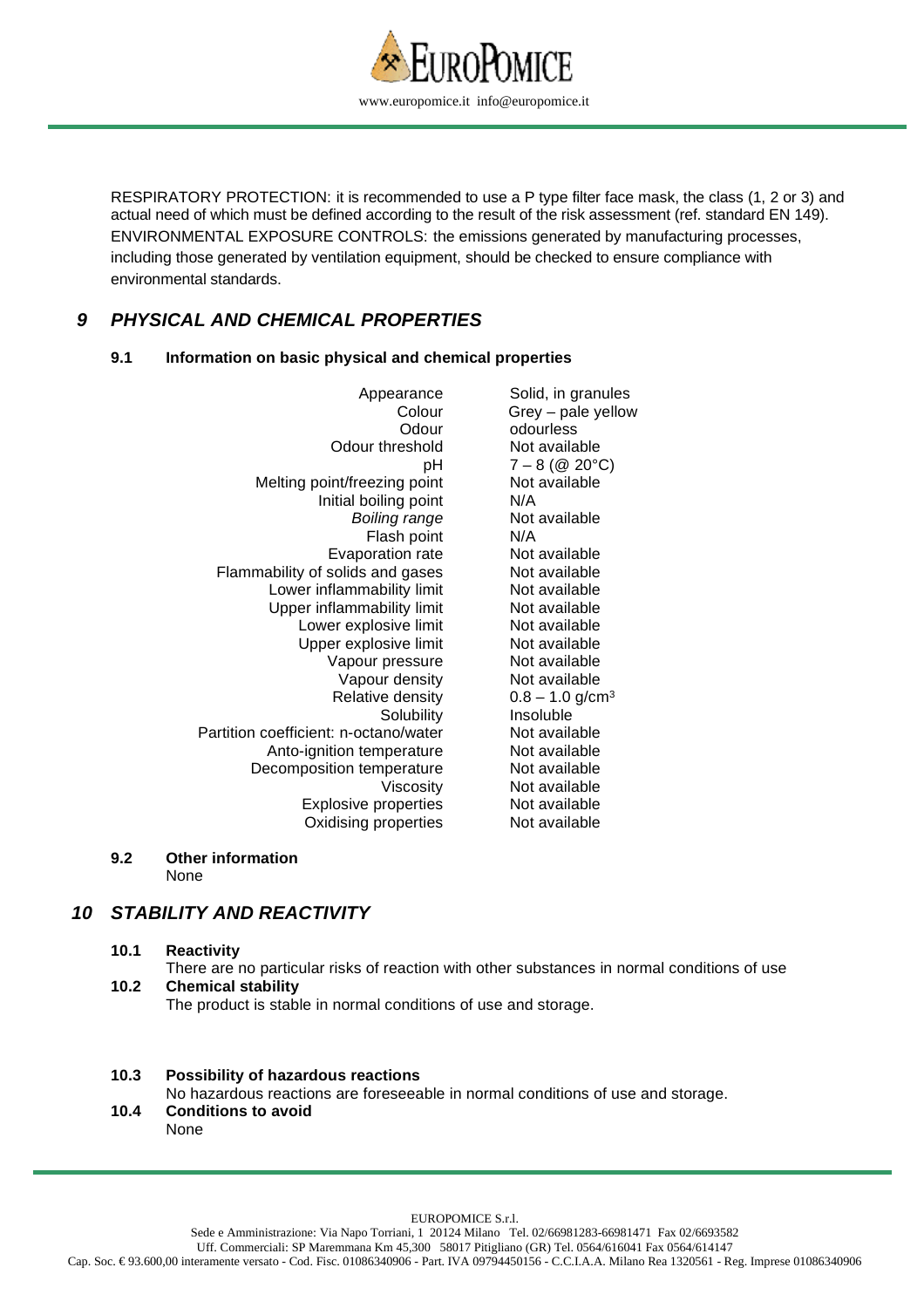

#### **10.5 Incompatible materials** None known

 **10.6 Hazardous decomposition products** None

### **11 TOXICOLOGICAL INFORMATION**

#### **11.1 Information on toxicological effects**

Metabolism, toxicokinetics, mechanism of action and other information Information not available Information on likely routes of exposure **Information not available** Delayed and immediate effects as well as chronic effects from short and long-term exposure Information not available Interactive effects **Information not available** ACUTE TOXICITY LC50 (Inhalation) of the mixture: Not classified (no significant component) LD50 (Oral) of the mixture:  $\blacksquare$  Not classified (no significant component) LD50 (Dermal) of the mixture: Not classified (no significant component) SKIN CORROSION/IRRITATION Does not meet the classification criteria for this hazard class SERIOUS EYE DAMAGE/IRRITATION Does not meet the classification criteria for this hazard class RESPIRATORY OR SKIN SENSITISATION Does not meet the classification criteria for this hazard class GERM CELL MUTAGENICITY **Dees not meet the classification criteria** for this hazard class CARCINOGENICITY Does not meet the classification criteria for this hazard class REPRODUCTIVE TOXICITY **Example 20 and SEP SET CONCLUST** Does not meet the classification criteria for this hazard class SPECIFIC TARGET ORGAN TOXICITY (STOT) – SINGLE EXPOSURE Does not meet the classification criteria for this hazard class SPECIFIC TARGET ORGAN TOXICITY (STOT) – REPEATED EXPOSURE Does not meet the classification criteria for this hazard class ASPIRATION HAZARD Does not meet the classification criteria for this hazard class

# **12 ECOLOGICAL INFORMATION**

| 12.1 | <b>Toxicity</b>                                                                                    |
|------|----------------------------------------------------------------------------------------------------|
|      | Not hazardous for the environment                                                                  |
| 12.2 | <b>Persistence and degradability</b>                                                               |
|      | The product is an inorganic material and presents no risk of degradability                         |
| 12.3 | <b>Bioaccumulative potential</b>                                                                   |
|      | The product is an inorganic material and presents no risk of bioaccumulation                       |
| 12.4 | <b>Mobility in soil</b>                                                                            |
|      | The product is an inorganic material and presents no risk of mobility                              |
| 12.5 | <b>Results of PBT and vPvB assessment</b>                                                          |
|      | On the basis of available data, the product does not contain any PBT or vPvB in percentage greater |
|      | than $0.1\%$                                                                                       |
|      |                                                                                                    |

EUROPOMICE S.r.l.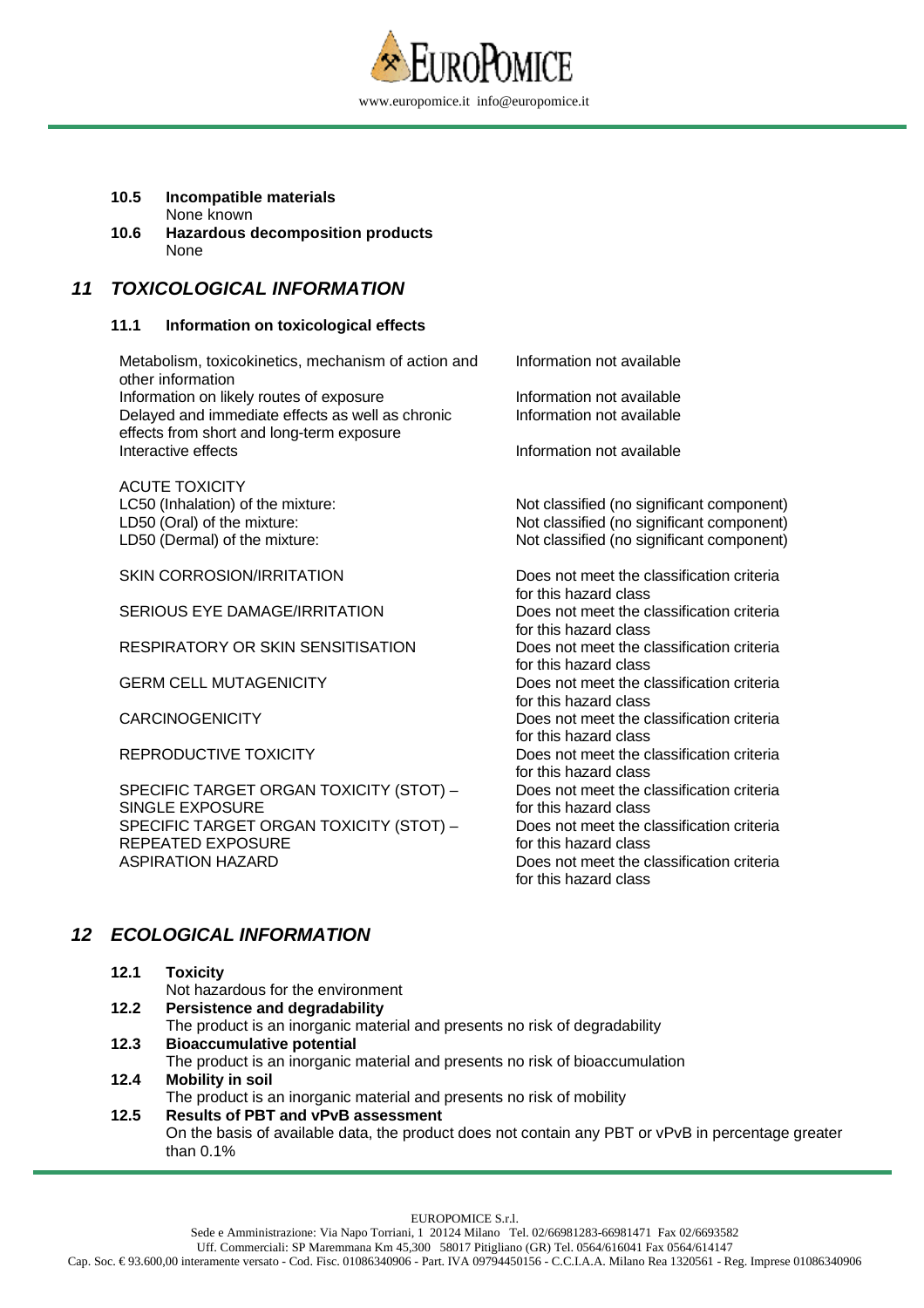

**12.6 Other adverse effects**  Information not available

### **13 DISPOSAL CONSIDERATIONS**

### **13.1 Waste treatment methods**

Do not release in sewers or surface waterways. Disposal must be performed in compliance with national regulations. Dispose with CER 17 05 04 code. Non contaminated packaging may be recycled.

### **14 TRANSPORT INFORMATION**

The product does not fall within any hazard class for the transport of goods (IMDG, ADR, RID, IACO/IATA) **14.1 UN number** 

- Not applicable
- **14.2 UN proper shipping name**  Not applicable
- **14.3 Transport hazard class(es)**  Not applicable
- **14.4 Packaging group**  Not applicable
- **14.5 Environmental hazards**  Not applicable
- **14.6 Special precautions for users**  Not applicable
- **14.7 Transport in bulk according to Annex II of Marpol 73/78 and the IBC Code**  Not applicable

### **15 REGULATORY INFORMATION**

 **15.1 Safety, health and environmental regulations/legislation specific for the substance** 

This Safety Data Sheet is in compliance with EC Regulation 1907/2006 – (REACH) and subsequent amendments

### **National legislation:**

**Italy** 

Legislative decree no. 81/2008 and subsequent amendments and integrations The user of the product must apply the technical and organizational measures set forth in the chemical risk assessment provided in the decree. As regards the choice of the Personal Protective Equipment, see section 8.

### **15.2 Chemical safety assessment**

No chemical safety assessment has been carried out.

### **16 OTHER INFORMATION**

The data and information contained in this data sheet are based on the knowledge available on the date of publication. The company waives all liability for damages to persons or things which may arise from a use of the substance other than that for which it was intended. The data sheet does not replace, but integrates, the texts or rules that govern the user's activity. The user is fully liable for the precautions necessary for the use that will be made of the product. It is understood that the user must define safety measures consistent with the legislation applicable to its activities.